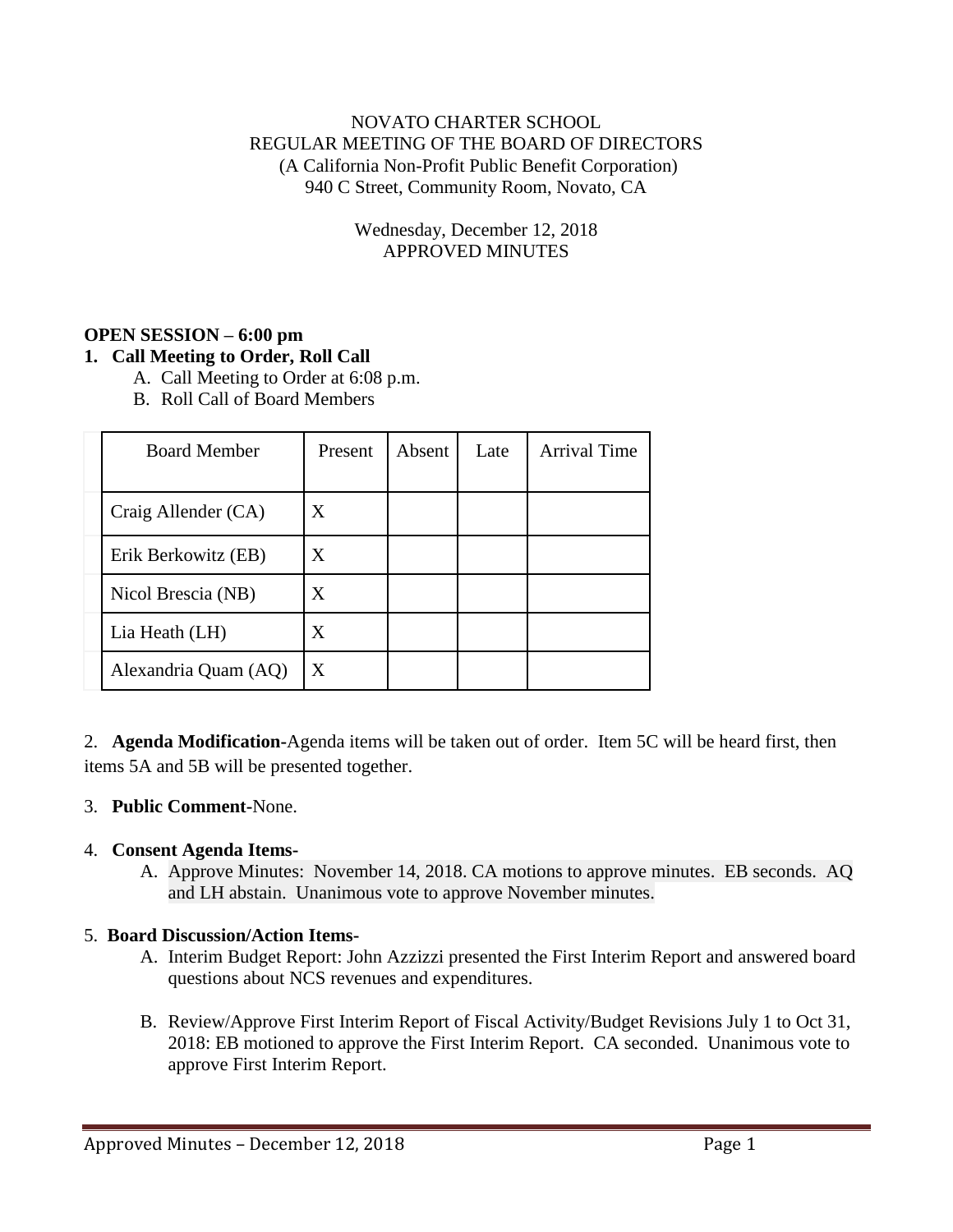- C. Review of Draft Audit Report: John Azzizzi presented a Draft Audit Report for year ended June 30, 2018. The independent auditors' findings indicate that NCS financial statements are in compliance with applicable laws and regulations. A few corrections will be made and the final Audit Report will be approved by the Board at the next meeting.
- D. Foundation Report: Kristen Marchi reported while total donations are up a bit from this time last year, it continues to be difficult to get all families to donate. KM believes parents need to be informed about NCS budget issues and that that message should come from the Board. NCS Foundation is interested in understanding why more families are not donating and may create a parent survey. The Board may include a letter to parents or a "State of the School" message in the Thread. EB and CA will draft a Board letter.
- E. Review Conflict of Interest Policy: Board reviewed draft Conflict of Interest Policy. Final version will be presented at the next board meeting for approval.
- F. Review & Approve Update to Board Election Policy & Timeline (rev 3.14.18): The Board reviewed Board Election Policy & Timeline. EA motioned to approve. AQ seconded. Unanimous vote to approve Board Election Policy & Timeline.
- G. Review & Approve Alliance for Public Waldorf Education full membership: Nikki Lloyd explained certification process and deadlines. She reported that staff is ready to start the selfstudy step of the certification process. EB motioned to approve full membership. LH seconds. Unanimous vote to approve Alliance for Public Waldorf Education full membership.
- H. Review & Approve updated salary schedules: April Jackson reported the salary schedules were updated to include salaries for substitutes, Power Hour/Homework Club Instructor, and Athletic Director. EB motioned to approve salary schedules. CA seconded. Unanimous vote to approve updated salary schedules.

# 6. **Information Items: Reports**

- A. Administrative-Reported by Nikki Lloyd and April Jackson
	- Updates on Special Ed/SELPA-NL is in the process of applying to the El Dorado SELPA. NCS's request for early release from Marin SELPA was denied but NL will continue to discuss this more with NUSD at a meeting with Jim Hogeboom and Yancy Hawkins on December 11, 2018.
	- Dashboard-AJ gave Board a California Schools Dashboard presentation to review NCS test scores for 2018.
	- Legal updates/Free and Reduced Hot Lunch Program-New law requires schools to provide free and reduced cost lunch program. AJ report School Foodies, based out of Alameda, will be the NCS provider starting in Spring 2019.
	- NUSD updates-There are efforts underway to seek ADA reimbursement for school closure day related to the smoke from wildfires.
	- Emergency Preparedness-Blinds for classroom windows are being priced.
	- NCS-Hamilton Square-970 C Street is a co-housing project. A public hearing to introduce the project will be held on December 20, 2018.